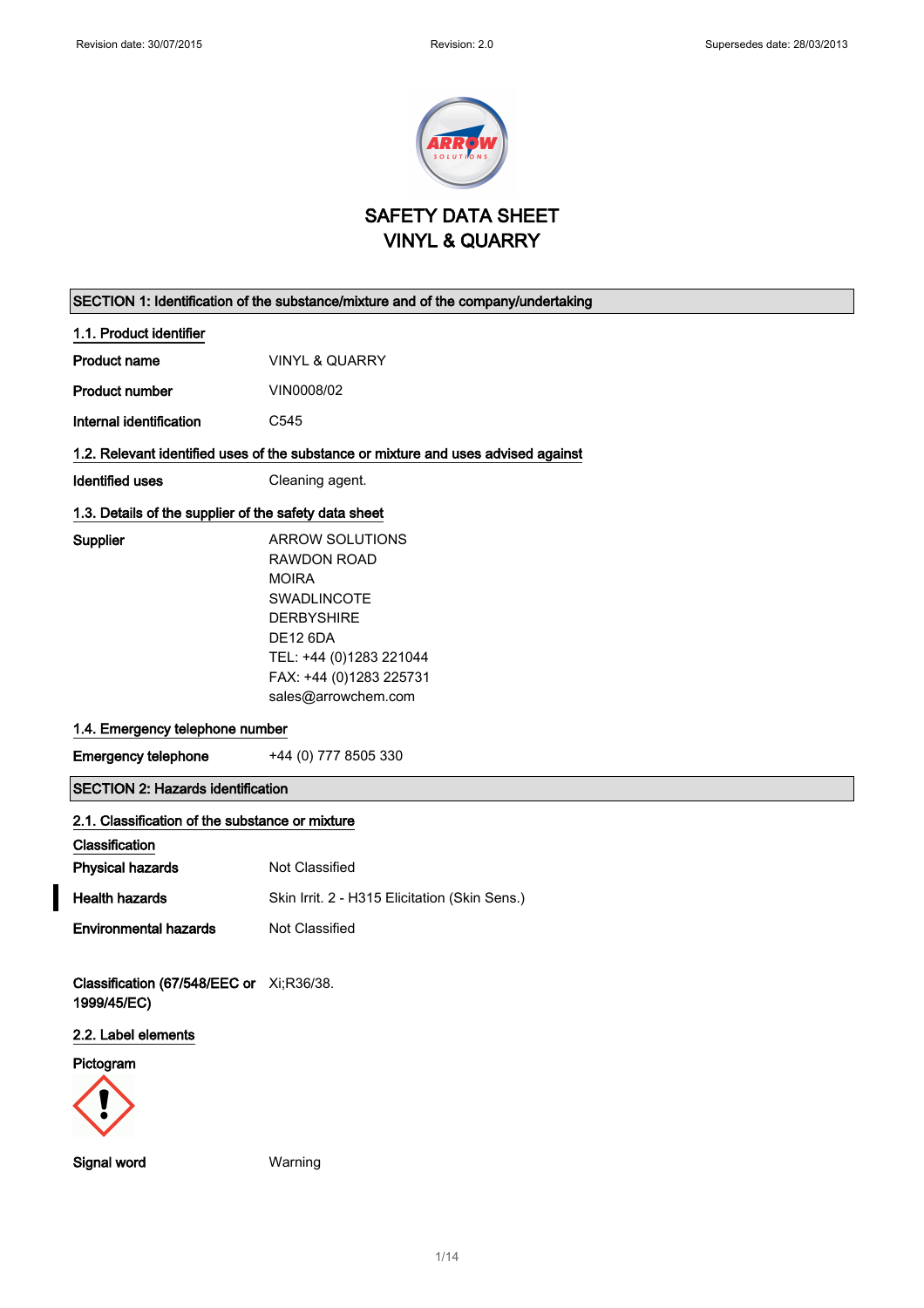$\overline{\phantom{a}}$ 

# VINYL & QUARRY

| <b>Hazard statements</b>        | H315 Causes skin irritation.<br>EUH208 Contains METHYL-2H or METHYL-4 (3:1) Mixture of EC NO 220-239-6. May<br>produce an allergic reaction.                                                                                                                                                     |
|---------------------------------|--------------------------------------------------------------------------------------------------------------------------------------------------------------------------------------------------------------------------------------------------------------------------------------------------|
| <b>Precautionary statements</b> | P280 Wear protective gloves/protective clothing/eye protection/face protection.<br>P302+P352 IF ON SKIN: Wash with plenty of water.<br>P333+P313 If skin irritation or rash occurs: Get medical advice/attention.<br>P501 Dispose of contents/container in accordance with national regulations. |
| Detergent labelling             | 5 - < 15% anionic surfactants, < 5% aliphatic hydrocarbons, < 5% phosphates, Contains<br>METHYL-2H or METHYL-4 (3:1) Mixture of EC NO 220-239-6                                                                                                                                                  |

### 2.3. Other hazards

This product does not contain any substances classified as PBT or vPvB.

| <b>SECTION 3: Composition/information on ingredients</b> |                      |            |                                           |          |
|----------------------------------------------------------|----------------------|------------|-------------------------------------------|----------|
| 3.2. Mixtures                                            |                      |            |                                           |          |
| <b>PINE OIL</b>                                          |                      |            |                                           | 10-30%   |
|                                                          |                      |            |                                           |          |
| CAS number: 8002-09-3                                    | EC number: 304-455-9 |            |                                           |          |
| Classification                                           |                      |            | Classification (67/548/EEC or 1999/45/EC) |          |
| Skin Irrit. 2 - H315                                     |                      | Xi;R38.    |                                           |          |
|                                                          |                      |            |                                           |          |
| (2-methoxymethylethoxy)propanol                          |                      |            |                                           | $1 - 5%$ |
| CAS number: 34590-94-8                                   | EC number: 252-104-2 |            | REACH registration number: 01-            |          |
|                                                          |                      |            | 2119450011-60-XXXX                        |          |
|                                                          |                      |            |                                           |          |
| Classification                                           |                      |            | Classification (67/548/EEC or 1999/45/EC) |          |
| Not Classified                                           |                      |            |                                           |          |
|                                                          |                      |            |                                           |          |
| <b>PROPYLENE GLYCOL n-BUTYL ETHER</b>                    |                      |            |                                           | $1\%$    |
| CAS number: 5131-66-8                                    | EC number: 225-878-4 |            | REACH registration number: 01-            |          |
|                                                          |                      |            | 2119475527-28-xxxx                        |          |
|                                                          |                      |            |                                           |          |
| Classification                                           |                      |            | Classification (67/548/EEC or 1999/45/EC) |          |
| Flam. Liq. 3 - H226                                      |                      | Xi:R36/38. |                                           |          |
| Skin Irrit. 2 - H315                                     |                      |            |                                           |          |
| Eye Irrit. 2 - H319                                      |                      |            |                                           |          |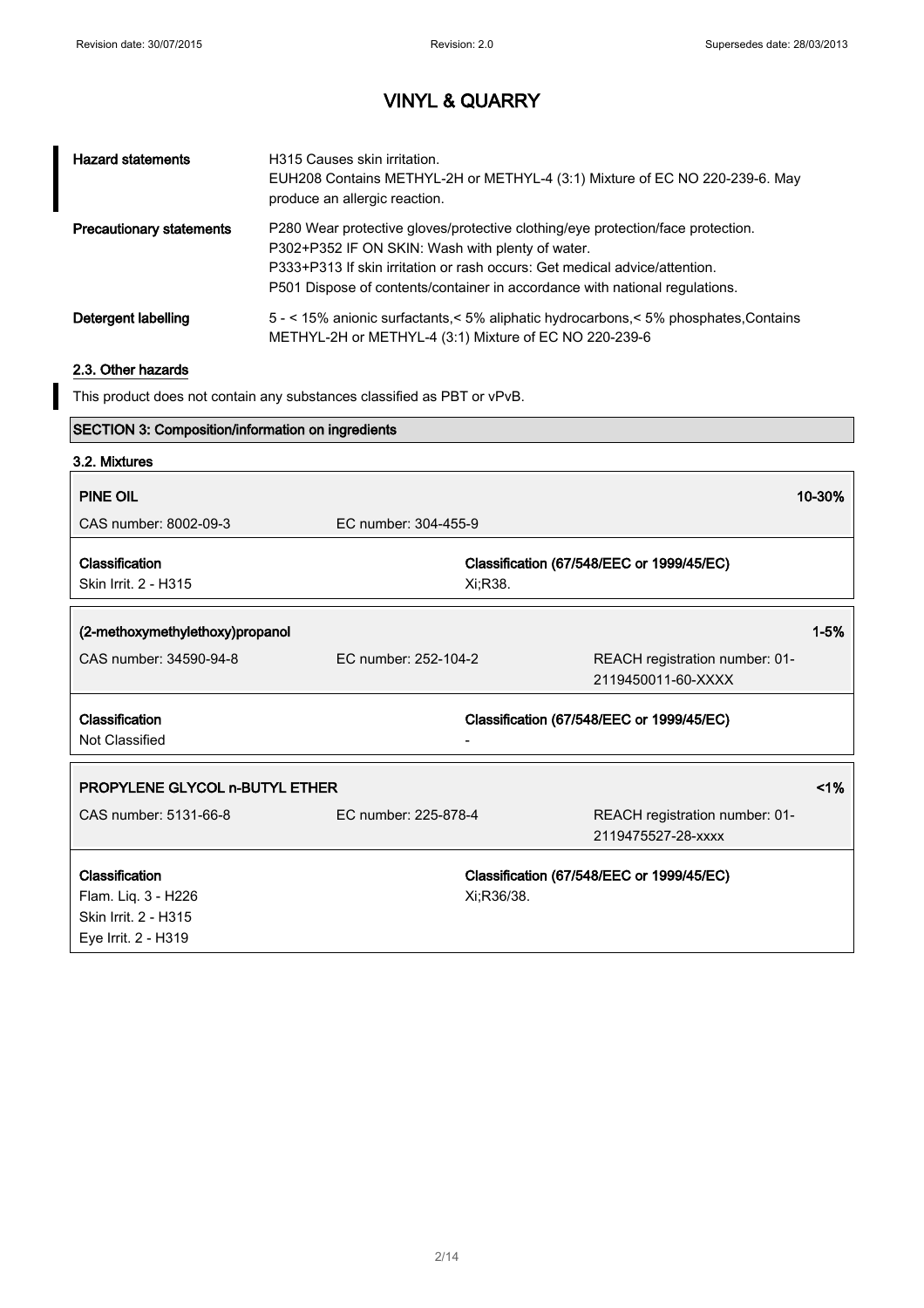| 2-AMINOETHANOL                                                                                                                                                                                                |                         |                                |                                                      | 1%    |
|---------------------------------------------------------------------------------------------------------------------------------------------------------------------------------------------------------------|-------------------------|--------------------------------|------------------------------------------------------|-------|
| CAS number: 141-43-5                                                                                                                                                                                          | EC number: 205-483-3    |                                | REACH registration number: 01-<br>2119486455-28      |       |
| Classification<br><b>Acute Tox. 4 - H302</b><br>Acute Tox. 4 - H312<br><b>Acute Tox. 4 - H332</b><br>Skin Corr. 1B - H314<br><b>STOT SE 3 - H335</b><br>STOT SE 3 - H335<br>Eye Dam. 1 - H318                 |                         | C;R34 Xn;R20/21/22             | Classification (67/548/EEC or 1999/45/EC)            |       |
| tetrasodium N,N-bis(carboxylatomethyl)-L-glutamate                                                                                                                                                            |                         |                                |                                                      | $1\%$ |
| CAS number: 51981-21-6                                                                                                                                                                                        | EC number: 257-573-7    |                                | REACH registration number: 01-<br>2119493601-38-0000 |       |
| Classification<br>Not Classified                                                                                                                                                                              |                         |                                | Classification (67/548/EEC or 1999/45/EC)            |       |
| METHYL-2H or METHYL-4 (3:1) Mixture of EC NO 220-239-<br>6<br>CAS number: 55965-84-9                                                                                                                          |                         |                                |                                                      | 1%    |
| M factor (Acute) = 10                                                                                                                                                                                         | M factor (Chronic) = 10 |                                |                                                      |       |
| Classification<br>Acute Tox. 3 - H301<br>Acute Tox. 3 - H311<br>Acute Tox. 3 - H331<br>Skin Corr. 1B - H314<br>Eye Dam. 1 - H318<br>Skin Sens. 1 - H317<br>Aquatic Acute 1 - H400<br>Aquatic Chronic 1 - H410 |                         | T;R23/24/25 C;R34 R43 N;R50/53 | Classification (67/548/EEC or 1999/45/EC)            |       |

The Full Text for all R-Phrases and Hazard Statements are Displayed in Section 16.

### SECTION 4: First aid measures

| 4.1. Description of first aid measures |                                                                                                                                                                                                    |  |  |
|----------------------------------------|----------------------------------------------------------------------------------------------------------------------------------------------------------------------------------------------------|--|--|
| Inhalation                             | Move affected person to fresh air and keep warm and at rest in a position comfortable for<br>breathing.                                                                                            |  |  |
| Ingestion                              | Rinse mouth thoroughly with water. Do not induce vomiting. Get medical attention<br>immediately.                                                                                                   |  |  |
| <b>Skin contact</b>                    | Rinse with water. Get medical attention if irritation persists after washing.                                                                                                                      |  |  |
| Eye contact                            | Rinse immediately with plenty of water. Remove any contact lenses and open eyelids wide<br>apart. Continue to rinse for at least 15 minutes. Get medical attention if any discomfort<br>continues. |  |  |

#### 4.2. Most important symptoms and effects, both acute and delayed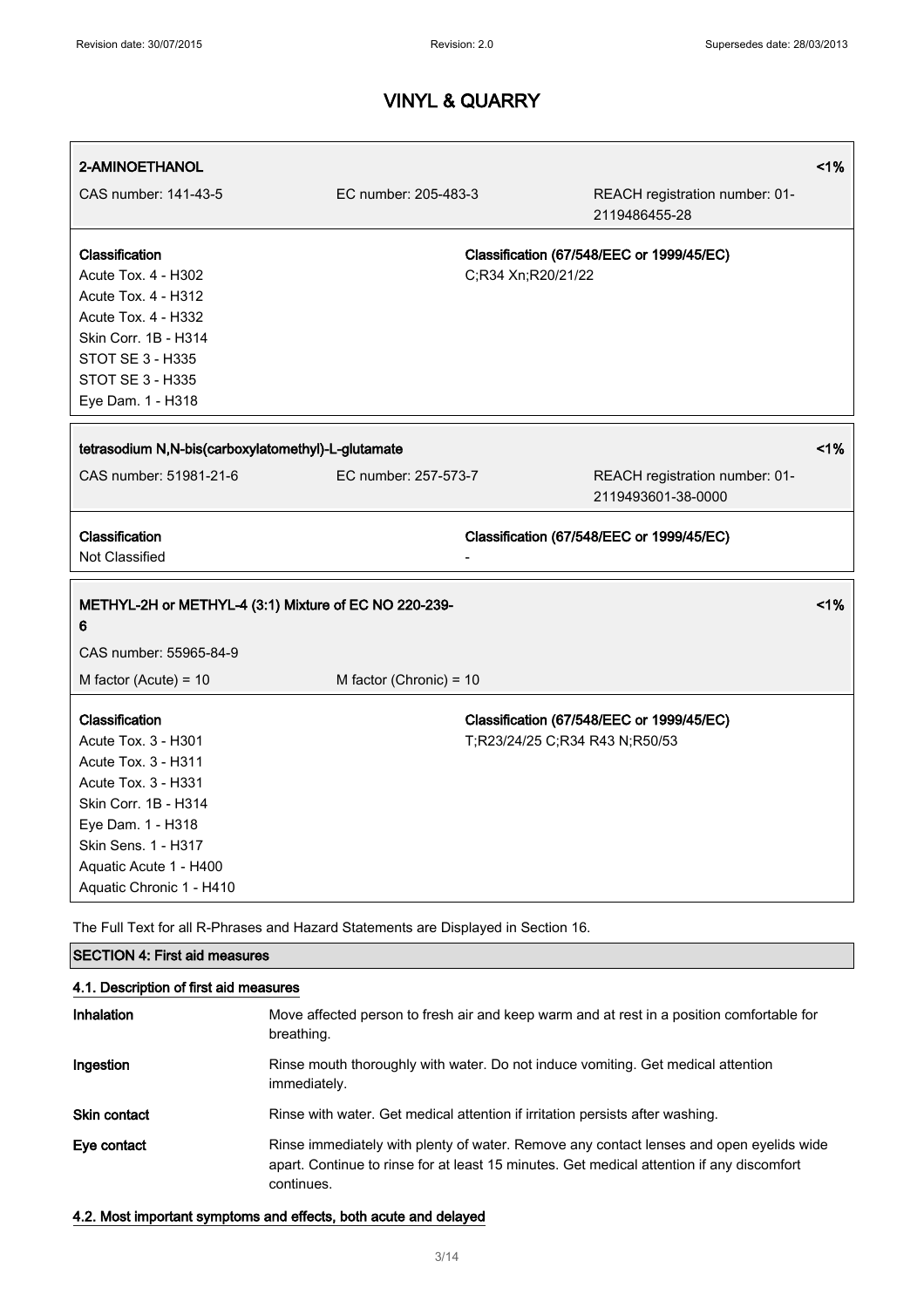$\overline{\phantom{a}}$ 

| Inhalation                                                 | Coughing, chest tightness, feeling of chest pressure.                                                                                                                                                                                                                                                                                                                                                       |  |  |
|------------------------------------------------------------|-------------------------------------------------------------------------------------------------------------------------------------------------------------------------------------------------------------------------------------------------------------------------------------------------------------------------------------------------------------------------------------------------------------|--|--|
| Ingestion                                                  | May cause discomfort if swallowed.                                                                                                                                                                                                                                                                                                                                                                          |  |  |
| <b>Skin contact</b>                                        | Causes skin irritation.                                                                                                                                                                                                                                                                                                                                                                                     |  |  |
| Eye contact                                                | May cause discomfort.                                                                                                                                                                                                                                                                                                                                                                                       |  |  |
|                                                            | 4.3. Indication of any immediate medical attention and special treatment needed                                                                                                                                                                                                                                                                                                                             |  |  |
| Notes for the doctor                                       | Treat symptomatically.                                                                                                                                                                                                                                                                                                                                                                                      |  |  |
| <b>SECTION 5: Firefighting measures</b>                    |                                                                                                                                                                                                                                                                                                                                                                                                             |  |  |
| 5.1. Extinguishing media                                   |                                                                                                                                                                                                                                                                                                                                                                                                             |  |  |
| Suitable extinguishing media                               | Use fire-extinguishing media suitable for the surrounding fire.                                                                                                                                                                                                                                                                                                                                             |  |  |
| 5.2. Special hazards arising from the substance or mixture |                                                                                                                                                                                                                                                                                                                                                                                                             |  |  |
| <b>Hazardous combustion</b><br>products                    | Thermal decomposition or combustion products may include the following substances:<br>Ammonia or amines. Carbon monoxide (CO). Carbon dioxide (CO2). Nitrous gases (NOx).<br>Phosphorus. Sulphurous gases (SOx).                                                                                                                                                                                            |  |  |
| 5.3. Advice for firefighters                               |                                                                                                                                                                                                                                                                                                                                                                                                             |  |  |
| Protective actions during<br>firefighting                  | No specific firefighting precautions known.                                                                                                                                                                                                                                                                                                                                                                 |  |  |
| <b>SECTION 6: Accidental release measures</b>              |                                                                                                                                                                                                                                                                                                                                                                                                             |  |  |
|                                                            | 6.1. Personal precautions, protective equipment and emergency procedures                                                                                                                                                                                                                                                                                                                                    |  |  |
| <b>Personal precautions</b>                                | Wear protective gloves, eye and face protection. Do not touch or walk into spilled material.<br>Avoid contact with skin, eyes and clothing. Take care as floors and other surfaces may<br>become slippery. Avoid contact with contaminated tools and objects. Wash thoroughly after<br>dealing with a spillage.                                                                                             |  |  |
| 6.2. Environmental precautions                             |                                                                                                                                                                                                                                                                                                                                                                                                             |  |  |
| <b>Environmental precautions</b>                           | Do not discharge into drains or watercourses or onto the ground.                                                                                                                                                                                                                                                                                                                                            |  |  |
| 6.3. Methods and material for containment and cleaning up  |                                                                                                                                                                                                                                                                                                                                                                                                             |  |  |
| Methods for cleaning up                                    | Wear suitable protective equipment, including gloves, goggles/face shield, respirator, boots,<br>clothing or apron, as appropriate. Absorb spillage with inert, damp, non-combustible material.<br>Containers with collected spillage must be properly labelled with correct contents and hazard<br>symbol. Flush contaminated area with plenty of water. Wash thoroughly after dealing with a<br>spillage. |  |  |
| 6.4. Reference to other sections                           |                                                                                                                                                                                                                                                                                                                                                                                                             |  |  |
| Reference to other sections                                | Wear protective clothing as described in Section 8 of this safety data sheet.                                                                                                                                                                                                                                                                                                                               |  |  |
| <b>SECTION 7: Handling and storage</b>                     |                                                                                                                                                                                                                                                                                                                                                                                                             |  |  |
| 7.1. Precautions for safe handling                         |                                                                                                                                                                                                                                                                                                                                                                                                             |  |  |
| <b>Usage precautions</b>                                   | Wear protective gloves, eye and face protection. Avoid contact with skin, eyes and clothing.<br>Wash hands thoroughly after handling.                                                                                                                                                                                                                                                                       |  |  |
|                                                            | 7.2. Conditions for safe storage, including any incompatibilities                                                                                                                                                                                                                                                                                                                                           |  |  |
| <b>Storage precautions</b>                                 | Store at temperatures between 4°C and 40°C.                                                                                                                                                                                                                                                                                                                                                                 |  |  |
| Storage class                                              | Chemical storage.                                                                                                                                                                                                                                                                                                                                                                                           |  |  |
| 7.3. Specific end use(s)                                   |                                                                                                                                                                                                                                                                                                                                                                                                             |  |  |
|                                                            |                                                                                                                                                                                                                                                                                                                                                                                                             |  |  |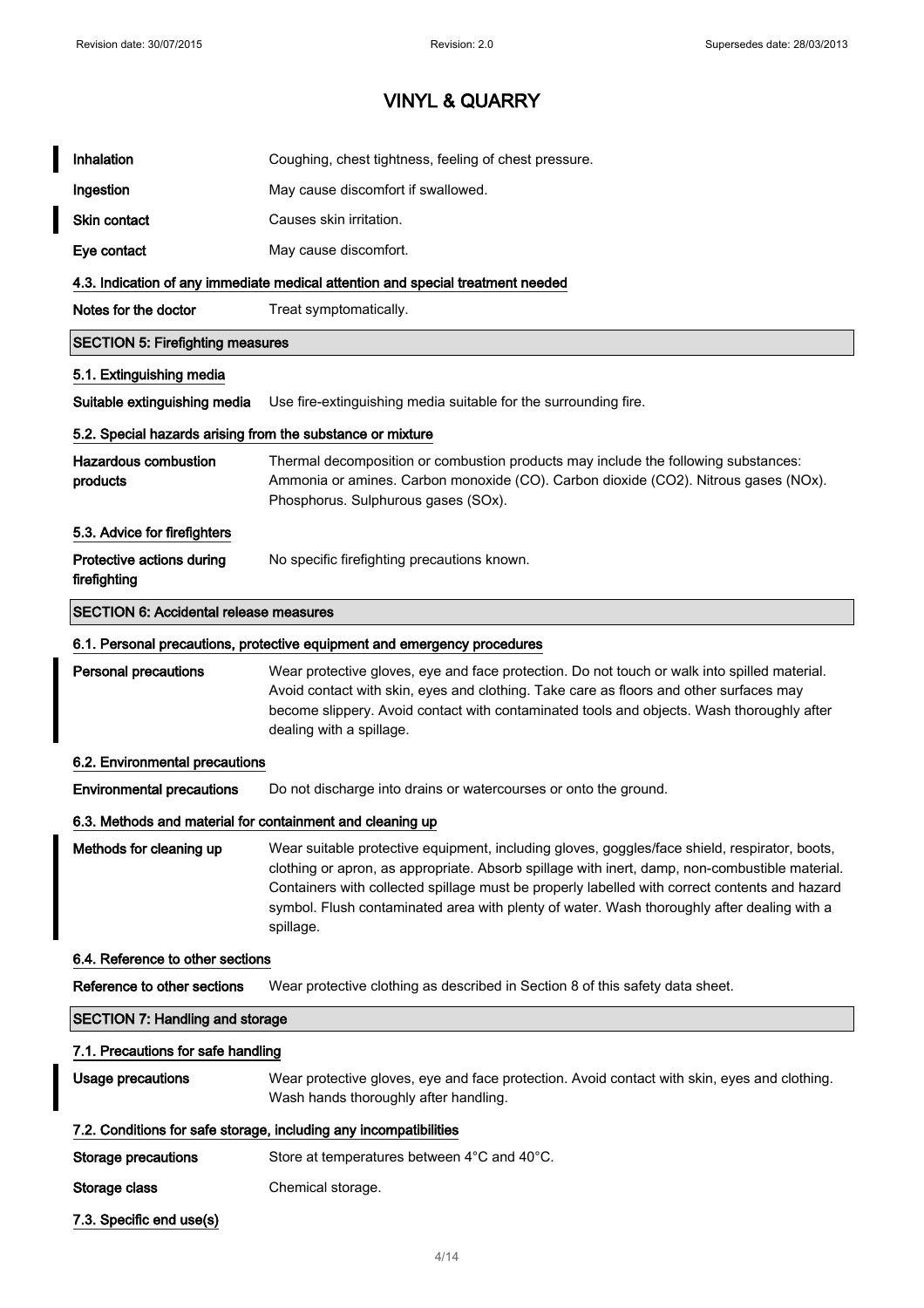Specific end use(s) The identified uses for this product are detailed in Section 1.2.

#### SECTION 8: Exposure Controls/personal protection

### 8.1. Control parameters

#### Occupational exposure limits

#### (2-methoxymethylethoxy)propanol

Long-term exposure limit (8-hour TWA): WEL 50 ppm 308 mg/m<sup>3</sup> Sk

### 2-AMINOETHANOL

Long-term exposure limit (8-hour TWA): WEL 1 ppm(Sk) 2.5 mg/m3(Sk) Short-term exposure limit (15-minute): WEL 3 ppm(Sk) 7.6 mg/m3(Sk) Sk

WEL = Workplace Exposure Limit Sk = Can be absorbed through skin.

#### DISTILLED TALL OIL (CAS: 8002-26-4)

| <b>DNEL</b> | Workers - Inhalation; Long term systemic effects: 35.3 mg/m <sup>3</sup><br>Workers - Inhalation; Short term systemic effects: 35.3 mg/m <sup>3</sup><br>Workers - Dermal; Long term systemic effects: 10 mg/kg/day<br>Workers - Dermal; Short term systemic effects: 10 mg/kg/day<br>General population - Inhalation; Long term systemic effects: 8.7 mg/m <sup>3</sup><br>General population - Inhalation; Short term systemic effects: 8.7 mg/m <sup>3</sup><br>General population - Dermal; Long term systemic effects: 5 mg/kg/day<br>General population - Dermal; Short term systemic effects: 5 mg/m <sup>3</sup><br>(2-methoxymethylethoxy)propanol (CAS: 34590-94-8) |
|-------------|-------------------------------------------------------------------------------------------------------------------------------------------------------------------------------------------------------------------------------------------------------------------------------------------------------------------------------------------------------------------------------------------------------------------------------------------------------------------------------------------------------------------------------------------------------------------------------------------------------------------------------------------------------------------------------|
| <b>DNEL</b> | Workers - Dermal; Long term systemic effects: 283 mg/kg/day<br>Workers - Inhalation; Long term systemic effects: 308 mg/m <sup>3</sup><br>General population - Inhalation; Long term systemic effects: 37.2 mg/m <sup>3</sup><br>General population - Dermal; Long term systemic effects: 121 mg/kg/day<br>General population - Oral; Long term systemic effects: 36 mg/kg/day                                                                                                                                                                                                                                                                                                |
| <b>PNEC</b> | - Fresh water; 19 mg/l<br>- Marine water; 1.9 mg/l<br>- Intermittent release; 190 mg/l<br>- STP; 4168 mg/l<br>- Sediment (Freshwater); 70.2 mg/kg<br>- Sediment (Marinewater); 7.02 mg/kg<br>- Soil; 2.74 mg/kg<br>PROPYLENE GLYCOL n-BUTYL ETHER (CAS: 5131-66-8)                                                                                                                                                                                                                                                                                                                                                                                                            |
| <b>DNEL</b> | $-$ ; : N/A                                                                                                                                                                                                                                                                                                                                                                                                                                                                                                                                                                                                                                                                   |
| <b>PNEC</b> | - Fresh water; 0.525 mg/l<br>- Marine water; 0.0525 mg/l<br>- Sediment (Freshwater); 2.36 mg/kg<br>- Sediment (Marinewater); 0.236 mg/kg<br>- Soil; 0.16 mg/kg<br>- STP; 10 mg/l                                                                                                                                                                                                                                                                                                                                                                                                                                                                                              |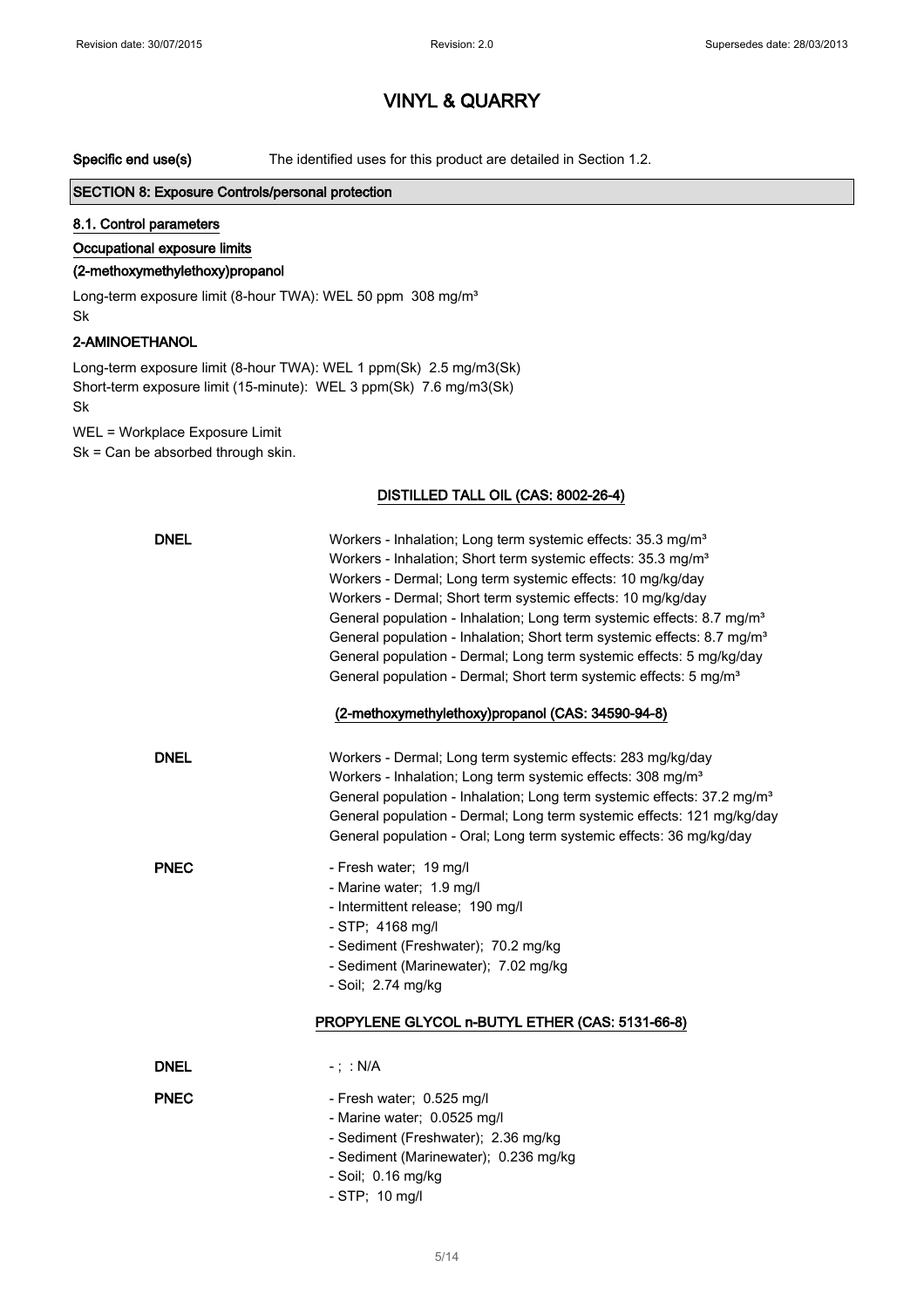### TETRA POTASSIUM PYROPHOSPHATE (CAS: 7320-34-5)

| <b>DNEL</b>            | Industry - Inhalation; Long term systemic effects: 2.79<br>Consumer - Inhalation; Long term systemic effects: 0.68 mg/m <sup>3</sup>                                                                                                                                                                                                                                                                                                                                                                                                                                                                                                                             |
|------------------------|------------------------------------------------------------------------------------------------------------------------------------------------------------------------------------------------------------------------------------------------------------------------------------------------------------------------------------------------------------------------------------------------------------------------------------------------------------------------------------------------------------------------------------------------------------------------------------------------------------------------------------------------------------------|
| <b>PNEC</b>            | - Fresh water; 0.05 mg/l<br>- Marine water; 0.005 mg/l                                                                                                                                                                                                                                                                                                                                                                                                                                                                                                                                                                                                           |
|                        | 2-AMINOETHANOL (CAS: 141-43-5)                                                                                                                                                                                                                                                                                                                                                                                                                                                                                                                                                                                                                                   |
| <b>DNEL</b>            | Industry - Dermal; Long term systemic effects: 1 mg/kg/day<br>Industry - Inhalation; Long term systemic effects: 3.3 mg/kg/day<br>Industry - Inhalation; Long term local effects: 3.3 mg/kg/day<br>Consumer - Dermal; Long term systemic effects: 0.24 mg/kg/day<br>Consumer - Inhalation; Long term systemic effects: 2 mg/kg/day<br>Consumer - Inhalation; Long term local effects: 2 mg/kg/day<br>Consumer - Oral; Long term systemic effects: 3.75 mg/kg/day                                                                                                                                                                                                 |
| <b>PNEC</b>            | - Fresh water; 0.085 mg/l<br>- Marine water; 0.0085 mg/l<br>- Intermittent release; 0.025 mg/l<br>- Sediment (Freshwater); 0.425 mg/kg<br>- Sediment (Marinewater); 0.0425 mg/kg<br>- Soil; 0.035 mg/kg<br>$-$ STP; 100 mg/l                                                                                                                                                                                                                                                                                                                                                                                                                                     |
|                        | tetrasodium N,N-bis(carboxylatomethyl)-L-glutamate (CAS: 51981-21-6)                                                                                                                                                                                                                                                                                                                                                                                                                                                                                                                                                                                             |
| <b>DNEL</b>            | Workers - Inhalation; Long term systemic effects: 7.3 mg/m <sup>3</sup><br>Workers - Dermal; Long term systemic effects: 15,000 mg/kg/day<br>General population - Inhalation; Long term systemic effects: 1.8 mg/m <sup>3</sup><br>General population - Dermal; Long term systemic effects: 7,500 mg/kg/day<br>General population - Oral; Long term systemic effects: 1.5 mg/kg/day                                                                                                                                                                                                                                                                              |
| 8.2. Exposure controls |                                                                                                                                                                                                                                                                                                                                                                                                                                                                                                                                                                                                                                                                  |
| Protective equipment   |                                                                                                                                                                                                                                                                                                                                                                                                                                                                                                                                                                                                                                                                  |
| Eye/face protection    | Eyewear complying with an approved standard should be worn if a risk assessment indicates<br>eye contact is possible. The following protection should be worn: Tight-fitting safety glasses.<br>Personal protective equipment for eye and face protection should comply with European<br>Standard EN166.                                                                                                                                                                                                                                                                                                                                                         |
| Hand protection        | Chemical-resistant, impervious gloves complying with an approved standard should be worn if<br>a risk assessment indicates skin contact is possible. Wear protective gloves made of the<br>following material: Rubber (natural, latex). Neoprene. Polyvinyl chloride (PVC). The selected<br>gloves should have a breakthrough time of at least 4 hours. The breakthrough time for any<br>glove material may be different for different glove manufacturers. Considering the data<br>specified by the glove manufacturer, check during use that the gloves are retaining their<br>protective properties and change them as soon as any deterioration is detected. |
| Hygiene measures       | Wash contaminated clothing before reuse. Wash hands after handling.                                                                                                                                                                                                                                                                                                                                                                                                                                                                                                                                                                                              |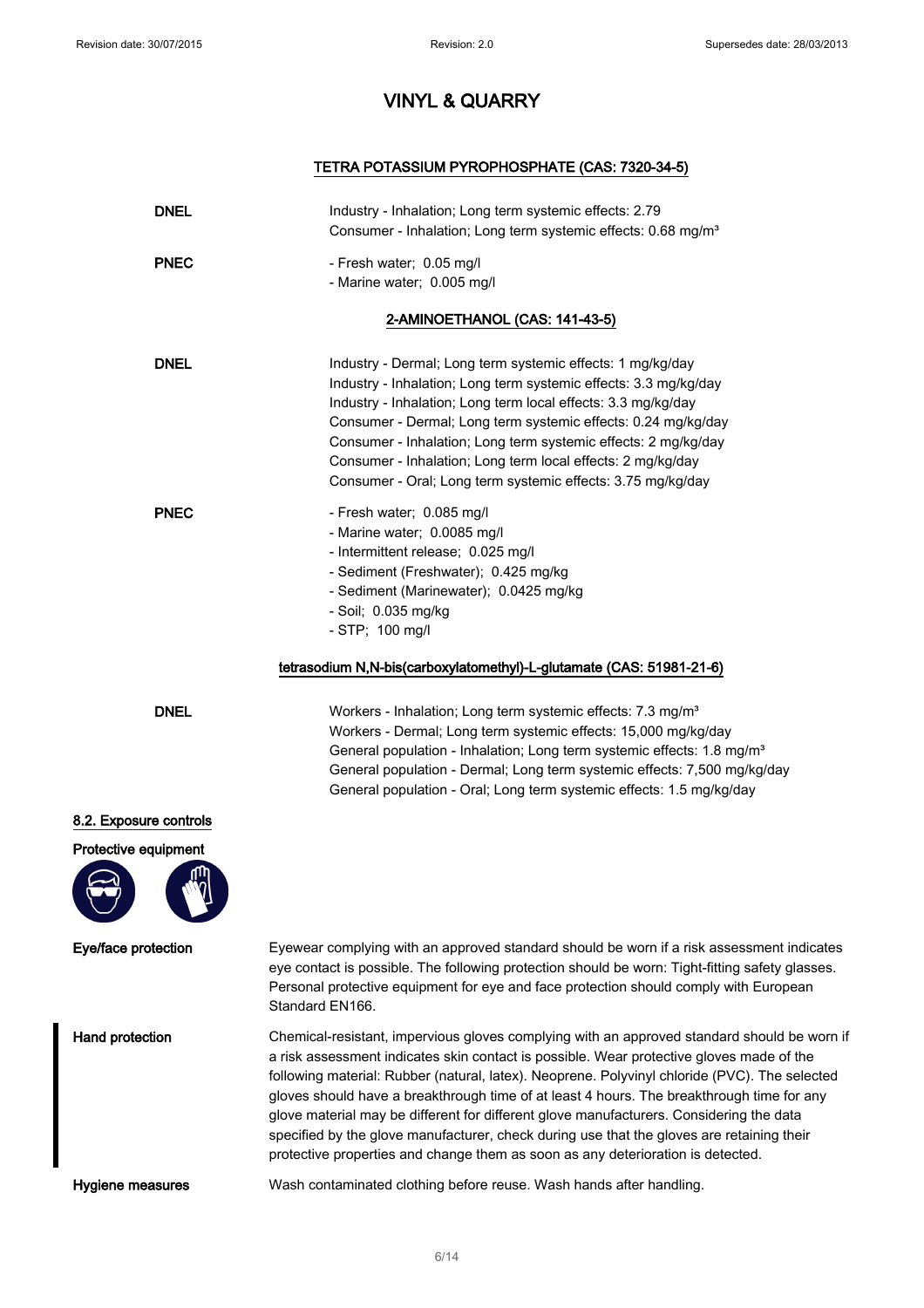| <b>SECTION 9: Physical and Chemical Properties</b>         |                                                                                                                                                                                                                  |  |  |
|------------------------------------------------------------|------------------------------------------------------------------------------------------------------------------------------------------------------------------------------------------------------------------|--|--|
| 9.1. Information on basic physical and chemical properties |                                                                                                                                                                                                                  |  |  |
| Appearance                                                 | Coloured gel.                                                                                                                                                                                                    |  |  |
| Colour                                                     | Brown.                                                                                                                                                                                                           |  |  |
| Odour                                                      | Pine.                                                                                                                                                                                                            |  |  |
| pH                                                         | pH (concentrated solution): 9.6                                                                                                                                                                                  |  |  |
| <b>Relative density</b>                                    | 1.01 @ 25°C                                                                                                                                                                                                      |  |  |
| 9.2. Other information                                     |                                                                                                                                                                                                                  |  |  |
| Other information                                          | Not determined.                                                                                                                                                                                                  |  |  |
| <b>SECTION 10: Stability and reactivity</b>                |                                                                                                                                                                                                                  |  |  |
| 10.1. Reactivity                                           |                                                                                                                                                                                                                  |  |  |
| Reactivity                                                 | There are no known reactivity hazards associated with this product.                                                                                                                                              |  |  |
| 10.2. Chemical stability                                   |                                                                                                                                                                                                                  |  |  |
| <b>Stability</b>                                           | Stable at normal ambient temperatures and when used as recommended.                                                                                                                                              |  |  |
| 10.3. Possibility of hazardous reactions                   |                                                                                                                                                                                                                  |  |  |
| Possibility of hazardous<br>reactions                      | Not determined.                                                                                                                                                                                                  |  |  |
| 10.4. Conditions to avoid                                  |                                                                                                                                                                                                                  |  |  |
| <b>Conditions to avoid</b>                                 | There are no known conditions that are likely to result in a hazardous situation.                                                                                                                                |  |  |
| 10.5. Incompatible materials                               |                                                                                                                                                                                                                  |  |  |
| Materials to avoid                                         | No specific material or group of materials is likely to react with the product to produce a<br>hazardous situation.                                                                                              |  |  |
| 10.6. Hazardous decomposition products                     |                                                                                                                                                                                                                  |  |  |
| Hazardous decomposition<br>products                        | Thermal decomposition or combustion products may include the following substances:<br>Ammonia or amines. Carbon monoxide (CO). Carbon dioxide (CO2). Nitrous gases (NOx).<br>Phosphorus. Sulphurous gases (SOx). |  |  |
| <b>SECTION 11: Toxicological information</b>               |                                                                                                                                                                                                                  |  |  |
|                                                            | 11.1. Information on toxicological effects                                                                                                                                                                       |  |  |
| Inhalation                                                 | Coughing, chest tightness, feeling of chest pressure.                                                                                                                                                            |  |  |
| Ingestion                                                  | May cause discomfort if swallowed.                                                                                                                                                                               |  |  |

Skin contact Causes skin irritation.

Eye contact May cause discomfort.

Toxicological information on ingredients.

I

### PINE OIL

Acute toxicity - oral Acute toxicity oral (LD<sub>50</sub> mg/kg) 3,200.0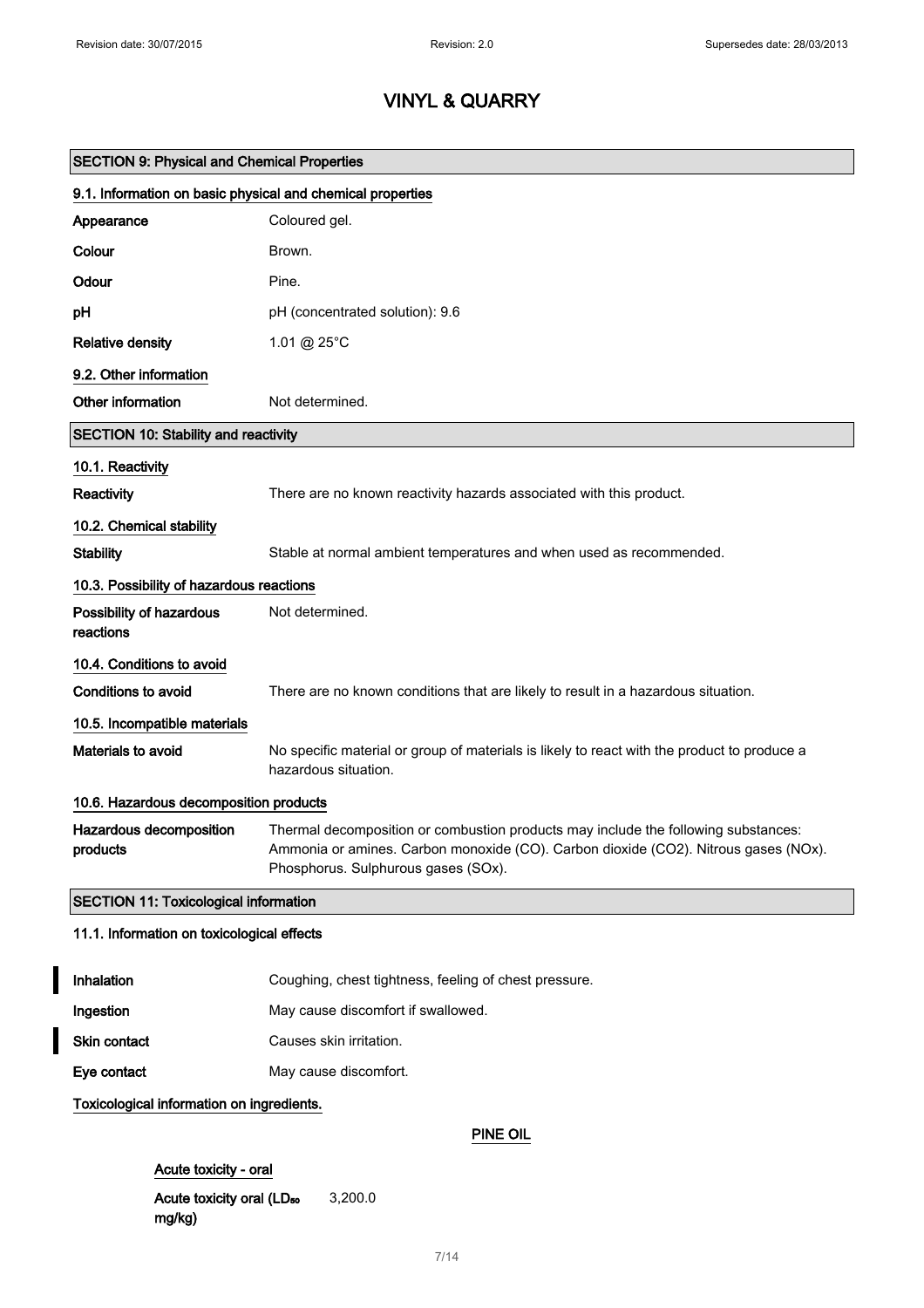| <b>Species</b>                                               | Rat                                                                                                                                                |
|--------------------------------------------------------------|----------------------------------------------------------------------------------------------------------------------------------------------------|
| Notes (oral LD <sub>50</sub> )                               | RTECS.                                                                                                                                             |
| Acute toxicity - dermal                                      |                                                                                                                                                    |
| Acute toxicity dermal (LD <sub>50</sub> 5,000.0<br>mg/kg)    |                                                                                                                                                    |
| <b>Species</b>                                               | Rabbit                                                                                                                                             |
| Notes (dermal LD <sub>50</sub> )                             | RTECS.                                                                                                                                             |
| Skin corrosion/irritation                                    |                                                                                                                                                    |
| Animal data                                                  | Dose: 500mg, 24 hr, Rabbit Erythema/eschar score: Severe erythema (beef<br>redness) to eschar formation preventing grading of erythema (4). RTECS. |
|                                                              | (2-methoxymethylethoxy)propanol                                                                                                                    |
| Acute toxicity - oral                                        |                                                                                                                                                    |
| Acute toxicity oral (LD <sub>50</sub><br>mg/kg)              | 5,382.66                                                                                                                                           |
| <b>Species</b>                                               | Rat                                                                                                                                                |
| ATE oral (mg/kg)                                             | 5,382.66                                                                                                                                           |
| Acute toxicity - dermal                                      |                                                                                                                                                    |
| Acute toxicity dermal (LD <sub>50</sub> 5,001.0<br>mg/kg)    |                                                                                                                                                    |
| <b>Species</b>                                               | Rabbit                                                                                                                                             |
| ATE dermal (mg/kg)                                           | 5,001.0                                                                                                                                            |
| Acute toxicity - inhalation                                  |                                                                                                                                                    |
| Acute toxicity inhalation<br>(LC <sub>50</sub> vapours mg/l) | 3,080.0                                                                                                                                            |
| <b>Species</b>                                               | Rat                                                                                                                                                |
| <b>ATE inhalation (vapours</b><br>mg/l)                      | 3,080.0                                                                                                                                            |
|                                                              | PROPYLENE GLYCOL n-BUTYL ETHER                                                                                                                     |
| Acute toxicity - oral                                        |                                                                                                                                                    |
| Acute toxicity oral (LD <sub>50</sub><br>mg/kg)              | 3,330.0                                                                                                                                            |
| <b>Species</b>                                               | Rat                                                                                                                                                |
| ATE oral (mg/kg)                                             | 3,330.0                                                                                                                                            |
| Acute toxicity - dermal                                      |                                                                                                                                                    |
| Acute toxicity dermal (LD <sub>50</sub> 2,000.0<br>mg/kg)    |                                                                                                                                                    |
| <b>Species</b>                                               | Rat                                                                                                                                                |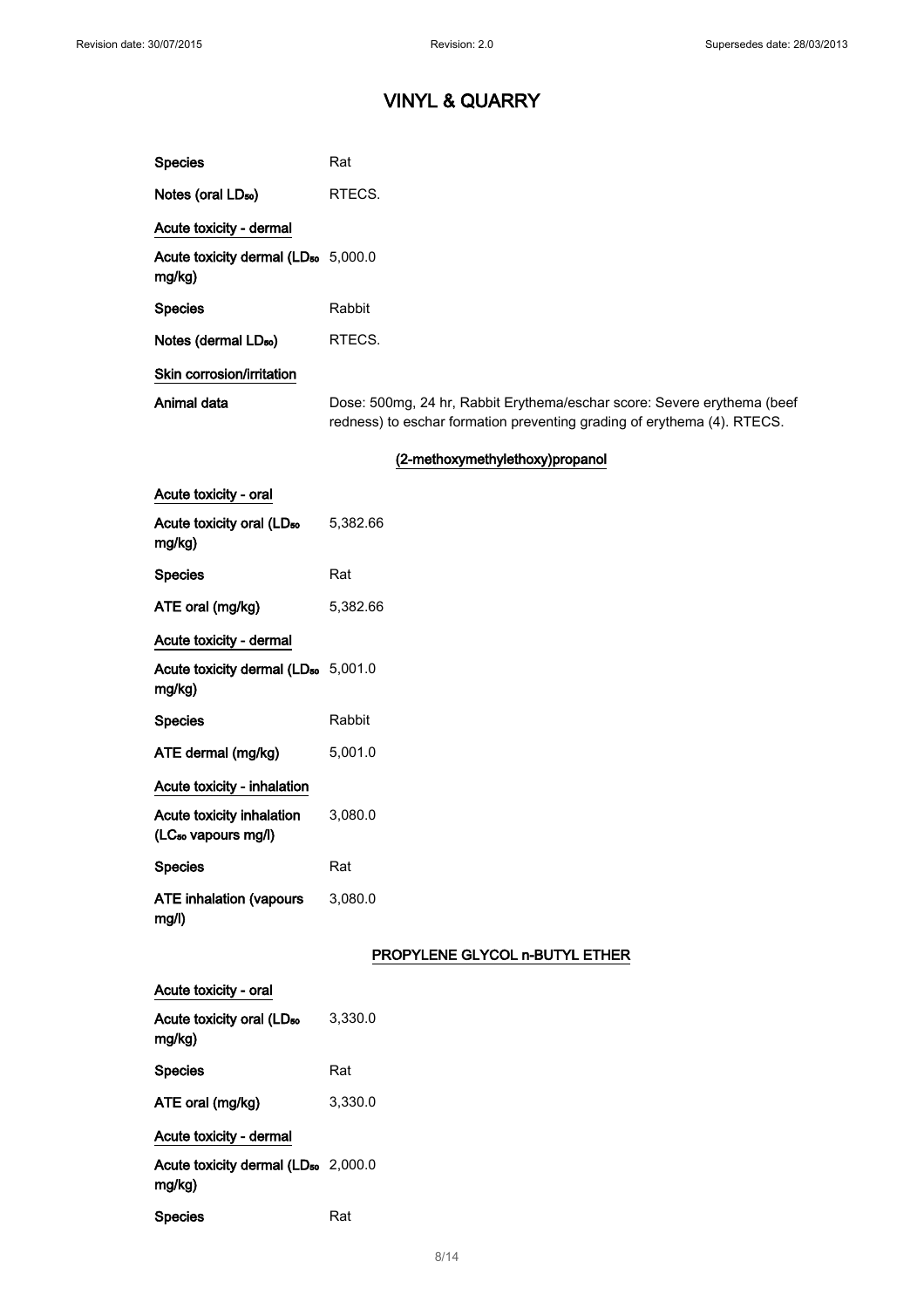### TETRA POTASSIUM PYROPHOSPHATE

| Acute toxicity - oral                                     |                                                                            |
|-----------------------------------------------------------|----------------------------------------------------------------------------|
| Acute toxicity oral (LD <sub>50</sub> 2,001.0<br>mg/kg)   |                                                                            |
| <b>Species</b>                                            | Rat                                                                        |
| Acute toxicity - dermal                                   |                                                                            |
| Acute toxicity dermal (LD <sub>50</sub> 7,940.0<br>mg/kg) |                                                                            |
| <b>Species</b>                                            | Rabbit                                                                     |
| Reproductive toxicity                                     |                                                                            |
| development                                               | Reproductive toxicity - Embryotoxicity: - NOAEL: > 128 mg/kg, Oral, Rabbit |
| Specific target organ toxicity - repeated exposure        |                                                                            |
|                                                           | STOT - repeated exposure NOAEL < 10000 mg/kg, Oral, Rat                    |
|                                                           | 2-AMINOETHANOL                                                             |
| Acute toxicity - oral                                     |                                                                            |
| Acute toxicity oral (LD <sub>50</sub><br>mg/kg)           | 1,089.0                                                                    |
| <b>Species</b>                                            | Rat                                                                        |
| ATE oral (mg/kg)                                          | 1,089.0                                                                    |
| Acute toxicity - inhalation                               |                                                                            |
| <b>ATE inhalation (vapours</b><br>mg/l)                   | 11.0                                                                       |
|                                                           | tetrasodium N,N-bis(carboxylatomethyl)-L-glutamate                         |
| Acute toxicity - oral                                     |                                                                            |
| Acute toxicity oral (LD <sub>50</sub><br>mg/kg)           | 2,001.0                                                                    |
| <b>Species</b>                                            | Rat                                                                        |
| ATE oral (mg/kg)                                          | 2,001.0                                                                    |
| Acute toxicity - dermal                                   |                                                                            |
| Acute toxicity dermal (LD <sub>50</sub> 2,000.1           |                                                                            |

mg/kg) Species Rat ATE dermal (mg/kg) 2,000.1

### TARTRAZINE DYE

### Acute toxicity - oral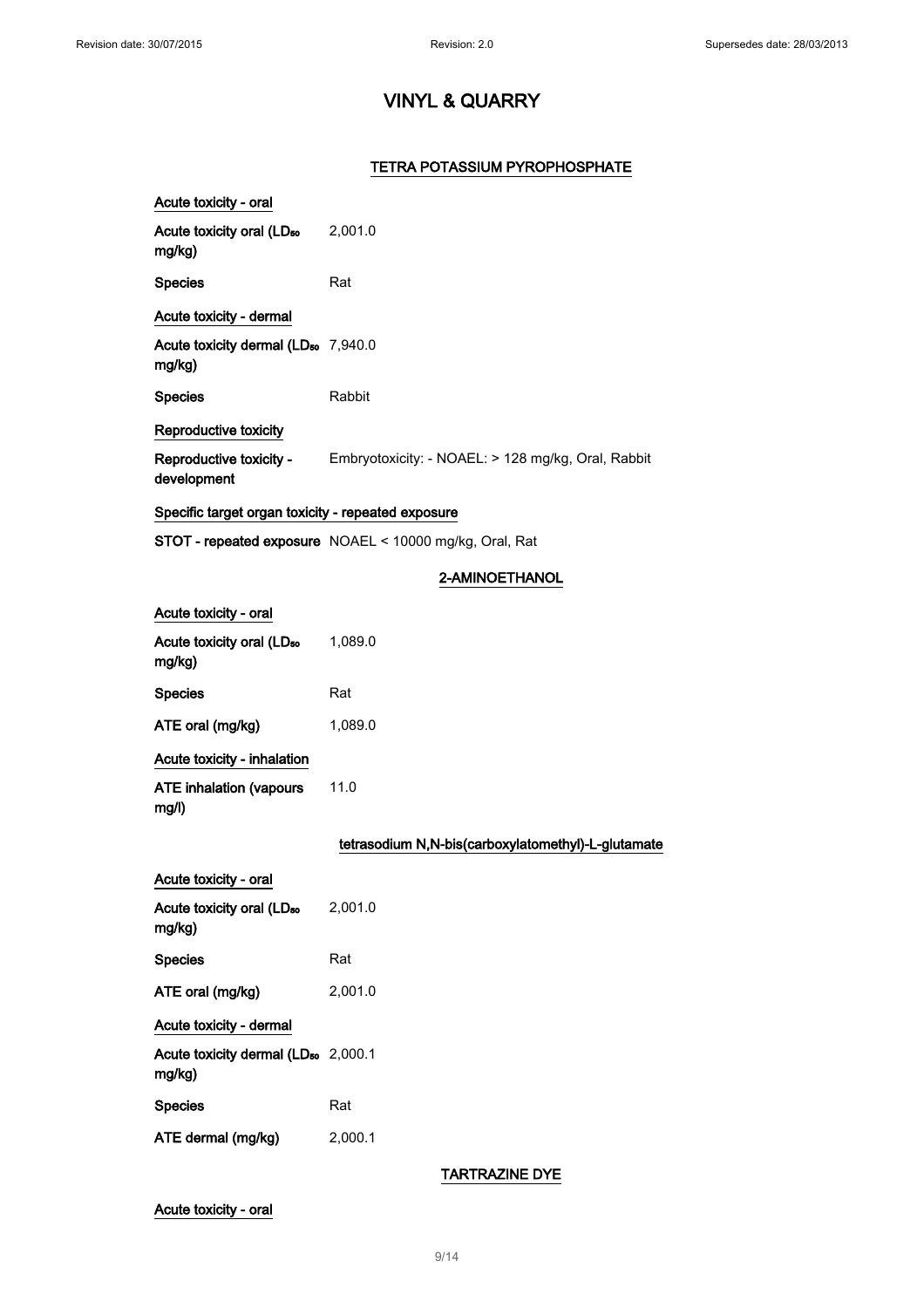|                       | Acute toxicity oral (LD <sub>50</sub><br>mg/kg) | 10,000.0                                                                                    |
|-----------------------|-------------------------------------------------|---------------------------------------------------------------------------------------------|
|                       | <b>Species</b>                                  | Rat                                                                                         |
|                       |                                                 | METHYL-2H or METHYL-4 (3:1) Mixture of EC NO 220-239-6                                      |
|                       | Acute toxicity - oral                           |                                                                                             |
|                       | Acute toxicity oral (LD <sub>50</sub><br>mg/kg) | 53.0                                                                                        |
|                       | <b>Species</b>                                  | Rat                                                                                         |
|                       | Notes (oral LD <sub>50</sub> )                  | Estimated value.                                                                            |
|                       | ATE oral (mg/kg)                                | 53.0                                                                                        |
|                       | Acute toxicity - dermal                         |                                                                                             |
|                       | ATE dermal (mg/kg)                              | 300.0                                                                                       |
|                       | Acute toxicity - inhalation                     |                                                                                             |
|                       | <b>ATE inhalation (vapours</b><br>mg/l)         | 3.0                                                                                         |
|                       | Skin sensitisation                              |                                                                                             |
|                       | <b>Skin sensitisation</b>                       | Guinea pig maximization test (GPMT) - Guinea pig: Sensitising.                              |
|                       | <b>SECTION 12: Ecological Information</b>       |                                                                                             |
| Ecotoxicity           |                                                 | Not regarded as dangerous for the environment.                                              |
| 12.1. Toxicity        |                                                 |                                                                                             |
| Acute toxicity - fish | Not determined.                                 |                                                                                             |
|                       | Ecological information on ingredients.          |                                                                                             |
|                       |                                                 | (2-methoxymethylethoxy)propanol                                                             |
|                       | Acute toxicity - fish                           | LC50, 96 hours, 96 hours: > 1000 mg/l, Poecilia reticulata (Guppy)                          |
|                       | Acute toxicity - aquatic<br>invertebrates       | NOEC, >: > 0.5 mg/l, Daphnia magna<br>EC <sub>50</sub> , 48 hours: 1919 mg/l, Daphnia magna |
|                       | Acute toxicity - aquatic<br>plants              | EC <sub>50</sub> , 96 hours, 96 hours: > 969 mg/l, Selenastrum capricornutum                |
|                       |                                                 | PROPYLENE GLYCOL n-BUTYL ETHER                                                              |
|                       | Acute toxicity - fish                           | LC50, 96 hours, 96 hours: > 560 mg/l, Poecilia reticulata (Guppy)                           |
|                       | Acute toxicity - aquatic<br>invertebrates       | EC <sub>50</sub> , 48 hours, 48 hours: > 1000 mg/l, Daphnia magna                           |
|                       | Acute toxicity - aquatic<br>plants              | NOEC, 96 hours, 96 hours: 560 mg/l, Selenastrum capricornutum                               |
|                       | Acute toxicity -<br>microorganisms              | $EC_{50}$ , >: > 1000 mg/l, Activated sludge                                                |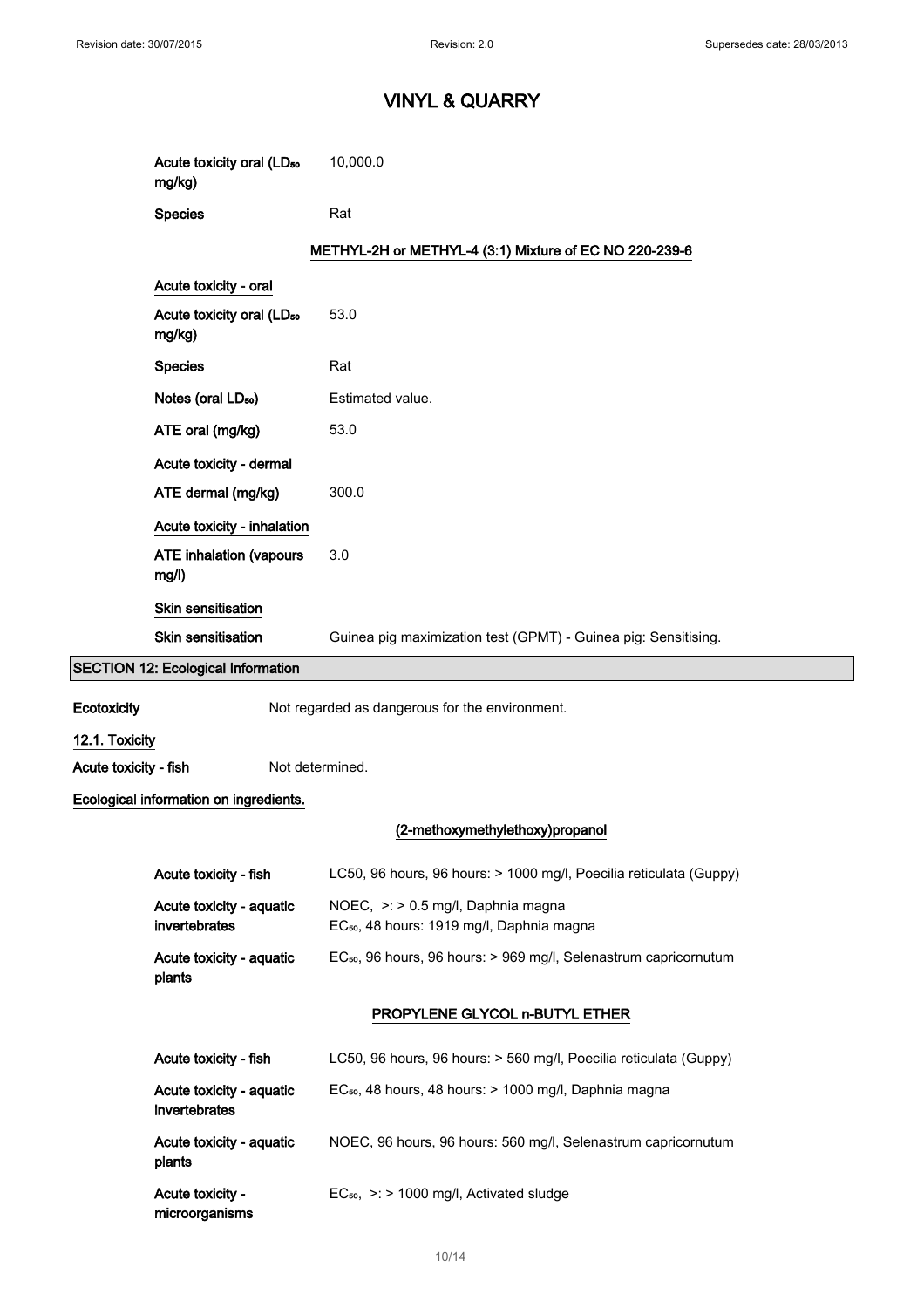### TETRA POTASSIUM PYROPHOSPHATE

| Acute toxicity - fish                       | LC50, 96 hours, 96 hours: > 100 mg/l, Onchorhynchus mykiss (Rainbow trout)                                                                            |
|---------------------------------------------|-------------------------------------------------------------------------------------------------------------------------------------------------------|
| Acute toxicity - aquatic<br>invertebrates   | EC <sub>50</sub> , 48 hours, 48 hours: 100 mg/l, Daphnia magna                                                                                        |
| Acute toxicity - aquatic<br>plants          | IC <sub>50</sub> , 72 hours, 72 hours: 100 mg/l, Freshwater algae                                                                                     |
|                                             | 2-AMINOETHANOL                                                                                                                                        |
| Acute toxicity - fish                       | LC50, 96 hours, 96 hours: 349 mg/l, Cyprinus carpio (Common carp)<br>LC50, 96 hours, 96 hours: 170 mg/l, Carassius auratus (Goldfish)                 |
| Acute toxicity - aquatic<br>invertebrates   | EC <sub>50</sub> , 48 hours, 48 hours: 65 mg/l, Daphnia magna                                                                                         |
| Acute toxicity - aquatic<br>plants          | EC <sub>50</sub> , 72 hours, 72 hours: 2.5 mg/l, Selenastrum capricornutum<br>EC <sub>50</sub> , 72 hours, 72 hours: 22 mg/l, Scenedesmus subspicatus |
| Acute toxicity -<br>microorganisms          | EC20, 30 min, 30 minutes: > 1000 mg/l, Activated sludge<br>EC <sub>50</sub> , 3 hours <: 1000 mg/l, Activated sludge                                  |
| Chronic toxicity - aquatic<br>invertebrates | NOEC, 21 days, 21 days: 0.85 mg/l, Daphnia magna                                                                                                      |
|                                             | tetrasodium N,N-bis(carboxylatomethyl)-L-glutamate                                                                                                    |
| Acute toxicity - fish                       | LC50, 96 hours, 96 hours: > 100 mg/l, Onchorhynchus mykiss (Rainbow trout)                                                                            |
| Acute toxicity - aquatic<br>invertebrates   | EC <sub>50</sub> , 48 hours, 48 hours: > 100 mg/l, Daphnia magna                                                                                      |
|                                             | METHYL-2H or METHYL-4 (3:1) Mixture of EC NO 220-239-6                                                                                                |
| Acute aquatic toxicity                      |                                                                                                                                                       |
| $LE(C)$ <sub>50</sub>                       | $0.01 < L(E)C50 \le 0.1$                                                                                                                              |
| M factor (Acute)                            | 10                                                                                                                                                    |
| Acute toxicity - fish                       | Estimated value.<br>LC <sub>50</sub> , 96 hours: 13 mg/l, Fish                                                                                        |
| Chronic aquatic toxicity                    |                                                                                                                                                       |
| <b>NOEC</b>                                 | $0.001 < NOEC \le 0.01$                                                                                                                               |
| Degradability                               | Non-rapidly degradable                                                                                                                                |
| M factor (Chronic)                          | 10                                                                                                                                                    |
| 12.2. Persistence and degradability         |                                                                                                                                                       |

Persistence and degradability The product is expected to be biodegradable.

Ecological information on ingredients.

### (2-methoxymethylethoxy)propanol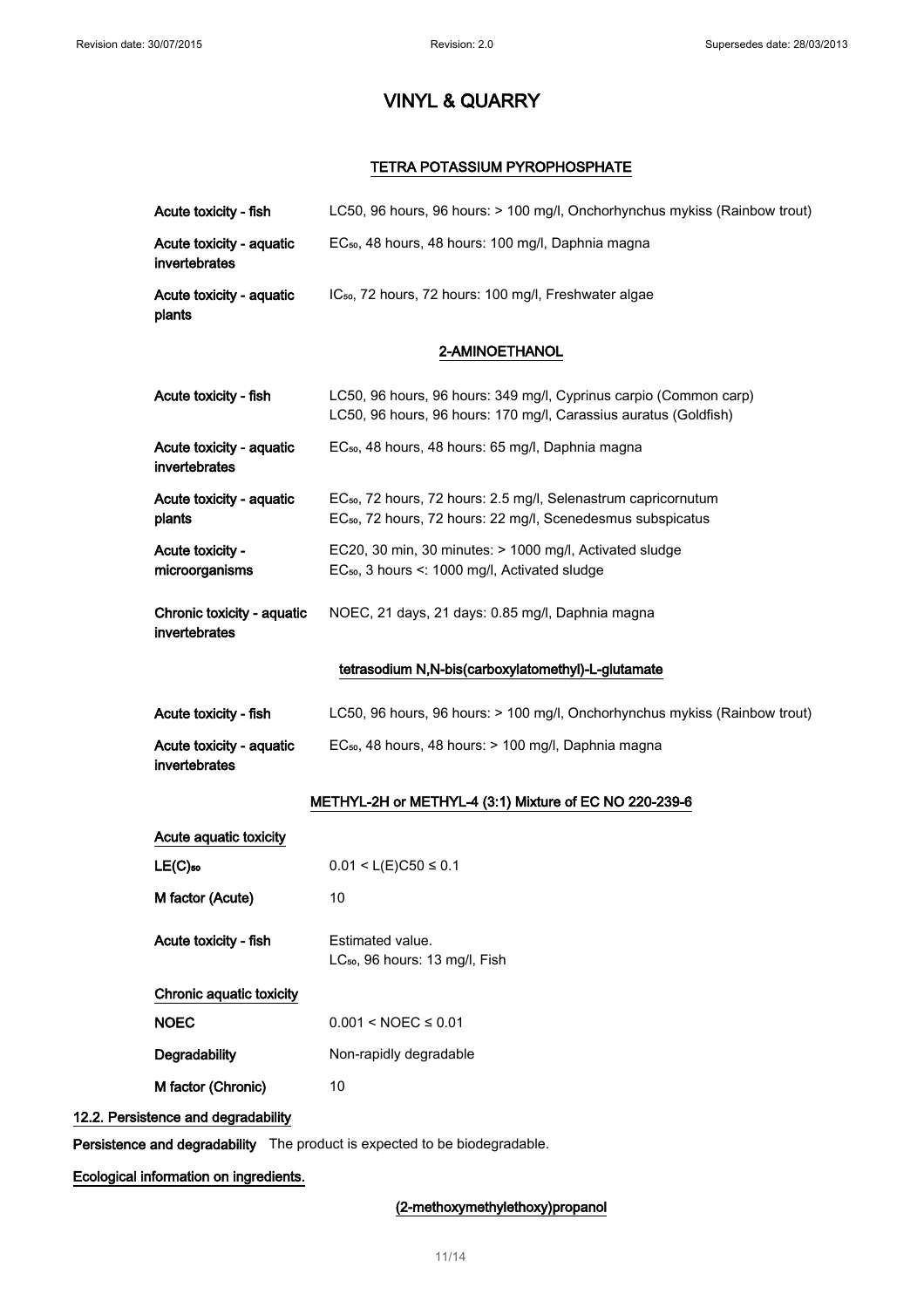| Persistence and<br>degradability                                              | Readily biodegradable                                                                                                          |  |
|-------------------------------------------------------------------------------|--------------------------------------------------------------------------------------------------------------------------------|--|
| 12.3. Bioaccumulative potential                                               |                                                                                                                                |  |
| <b>Bioaccumulative potential</b>                                              | The product is not bioaccumulating.                                                                                            |  |
| Ecological information on ingredients.                                        |                                                                                                                                |  |
|                                                                               | 2-AMINOETHANOL                                                                                                                 |  |
| <b>Partition coefficient</b><br>log Kow: - 1.91                               |                                                                                                                                |  |
| 12.4. Mobility in soil                                                        |                                                                                                                                |  |
| <b>Mobility</b>                                                               | The product is soluble in water.                                                                                               |  |
| 12.5. Results of PBT and vPvB assessment                                      |                                                                                                                                |  |
| Results of PBT and vPvB<br>assessment                                         | This product does not contain any substances classified as PBT or vPvB.                                                        |  |
| 12.6. Other adverse effects                                                   |                                                                                                                                |  |
| Other adverse effects                                                         | Not determined.                                                                                                                |  |
| <b>SECTION 13: Disposal considerations</b>                                    |                                                                                                                                |  |
| 13.1. Waste treatment methods                                                 |                                                                                                                                |  |
| Disposal methods                                                              | Dispose of waste to licensed waste disposal site in accordance with the requirements of the<br>local Waste Disposal Authority. |  |
| <b>SECTION 14: Transport information</b>                                      |                                                                                                                                |  |
| General                                                                       | The product is not covered by international regulations on the transport of dangerous goods<br>(IMDG, IATA, ADR/RID).          |  |
| 14.1. UN number                                                               |                                                                                                                                |  |
| Not applicable.                                                               |                                                                                                                                |  |
| 14.2. UN proper shipping name                                                 |                                                                                                                                |  |
| Not applicable.                                                               |                                                                                                                                |  |
| 14.3. Transport hazard class(es)                                              |                                                                                                                                |  |
| <b>Transport labels</b>                                                       |                                                                                                                                |  |
| 14.4. Packing group                                                           |                                                                                                                                |  |
| Not applicable.                                                               |                                                                                                                                |  |
| 14.5. Environmental hazards                                                   |                                                                                                                                |  |
| Environmentally hazardous substance/marine pollutant                          |                                                                                                                                |  |
| No.                                                                           |                                                                                                                                |  |
| 14.6. Special precautions for user                                            |                                                                                                                                |  |
| Not applicable.                                                               |                                                                                                                                |  |
| 14.7. Transport in bulk according to Annex II of MARPOL73/78 and the IBC Code |                                                                                                                                |  |
|                                                                               |                                                                                                                                |  |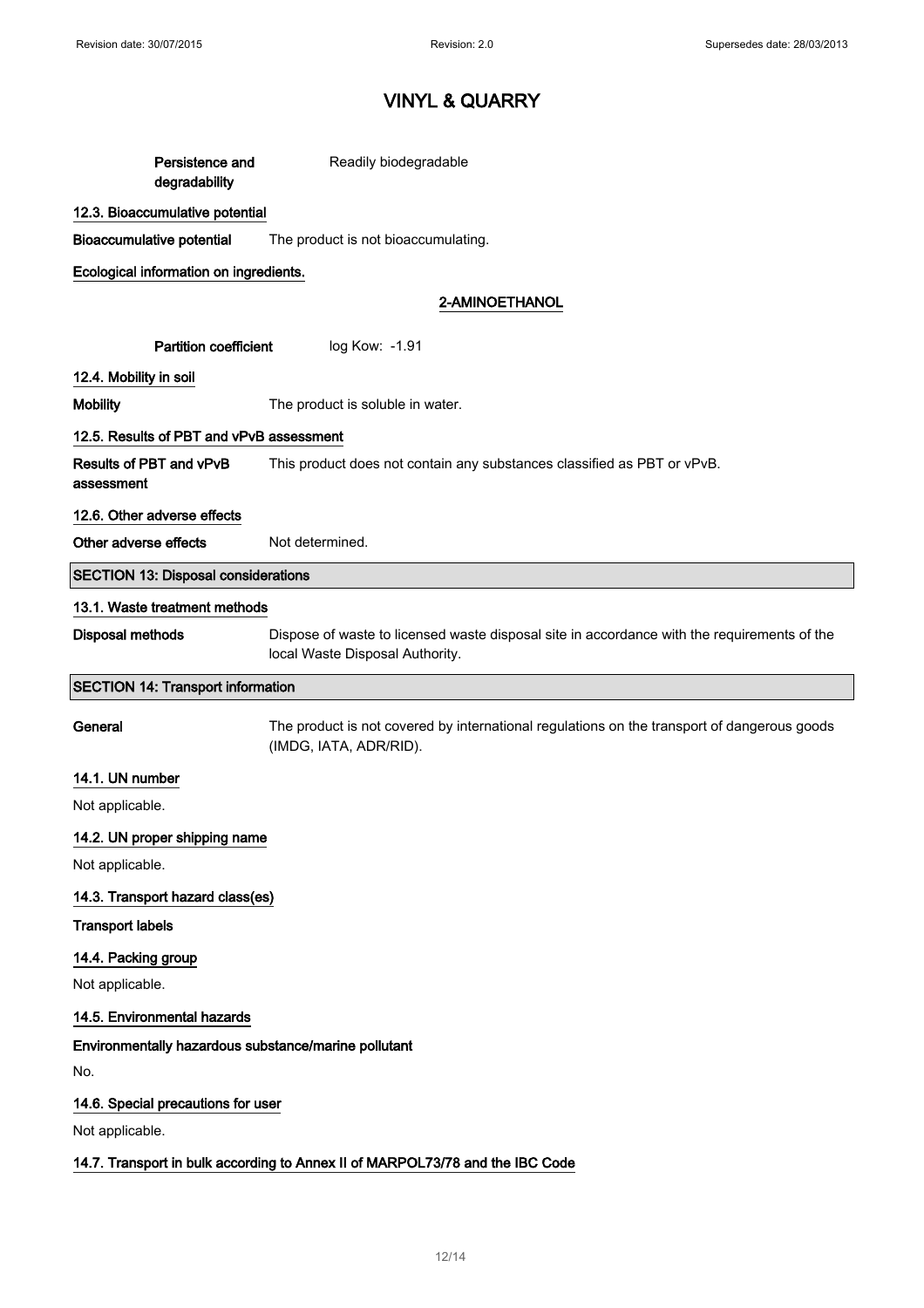### Transport in bulk according to Not applicable. Annex II of MARPOL 73/78 and the IBC Code

| <b>SECTION 15: Regulatory information</b>                                                            |                                                                                                                                                                                                                                                                                                                                                                                                                                                                                                                                                                                                                                   |  |
|------------------------------------------------------------------------------------------------------|-----------------------------------------------------------------------------------------------------------------------------------------------------------------------------------------------------------------------------------------------------------------------------------------------------------------------------------------------------------------------------------------------------------------------------------------------------------------------------------------------------------------------------------------------------------------------------------------------------------------------------------|--|
| 15.1. Safety, health and environmental regulations/legislation specific for the substance or mixture |                                                                                                                                                                                                                                                                                                                                                                                                                                                                                                                                                                                                                                   |  |
| <b>National regulations</b>                                                                          | Control of Substances Hazardous to Health Regulations 2002 (as amended).                                                                                                                                                                                                                                                                                                                                                                                                                                                                                                                                                          |  |
| <b>EU</b> legislation                                                                                | Commission Regulation (EU) No 453/2010 of 20 May 2010.<br>Regulation (EC) No 1272/2008 of the European Parliament and of the Council of 16<br>December 2008 on classification, labelling and packaging of substances and mixtures (as<br>amended).                                                                                                                                                                                                                                                                                                                                                                                |  |
| Guidance                                                                                             | Workplace Exposure Limits EH40.                                                                                                                                                                                                                                                                                                                                                                                                                                                                                                                                                                                                   |  |
| 15.2. Chemical safety assessment                                                                     |                                                                                                                                                                                                                                                                                                                                                                                                                                                                                                                                                                                                                                   |  |
| <b>SECTION 16: Other information</b>                                                                 |                                                                                                                                                                                                                                                                                                                                                                                                                                                                                                                                                                                                                                   |  |
| <b>Revision comments</b>                                                                             | NOTE: Lines within the margin indicate significant changes from the previous revision.                                                                                                                                                                                                                                                                                                                                                                                                                                                                                                                                            |  |
| <b>Revision date</b>                                                                                 | 30/07/2015                                                                                                                                                                                                                                                                                                                                                                                                                                                                                                                                                                                                                        |  |
| <b>Revision</b>                                                                                      | 2.0                                                                                                                                                                                                                                                                                                                                                                                                                                                                                                                                                                                                                               |  |
| Supersedes date                                                                                      | 28/03/2013                                                                                                                                                                                                                                                                                                                                                                                                                                                                                                                                                                                                                        |  |
| Risk phrases in full                                                                                 | Not classified.<br>R20/21/22 Harmful by inhalation, in contact with skin and if swallowed.<br>R22 Harmful if swallowed.<br>R23/24/25 Toxic by inhalation, in contact with skin and if swallowed.<br>R34 Causes burns.<br>R36 Irritating to eyes.<br>R36/38 Irritating to eyes and skin.<br>R37 Irritating to respiratory system.<br>R38 Irritating to skin.<br>R41 Risk of serious damage to eyes.<br>R43 May cause sensitisation by skin contact.<br>R50/53 Very toxic to aquatic organisms, may cause long-term adverse effects in the aquatic<br>environment.                                                                  |  |
| Hazard statements in full                                                                            | EUH208 Contains METHYL-2H or METHYL-4 (3:1) Mixture of EC NO 220-239-6. May<br>produce an allergic reaction.<br>H226 Flammable liquid and vapour.<br>H301 Toxic if swallowed.<br>H302 Harmful if swallowed.<br>H311 Toxic in contact with skin.<br>H312 Harmful in contact with skin.<br>H314 Causes severe skin burns and eye damage.<br>H315 Causes skin irritation.<br>H317 May cause an allergic skin reaction.<br>H318 Causes serious eye damage.<br>H319 Causes serious eye irritation.<br>H331 Toxic if inhaled.<br>H332 Harmful if inhaled.<br>H335 May cause respiratory irritation.<br>H400 Very toxic to aquatic life. |  |

H410 Very toxic to aquatic life with long lasting effects.